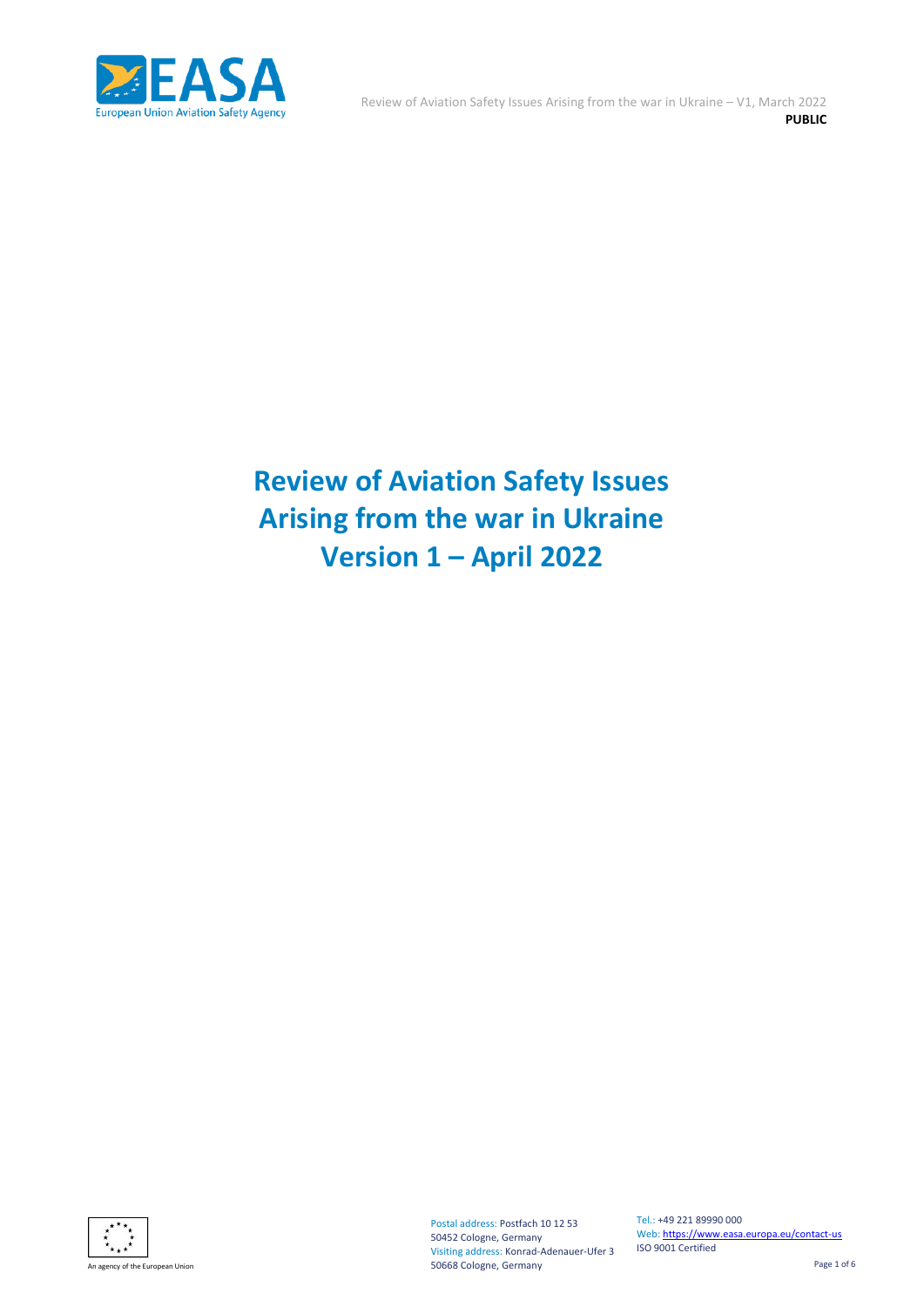

# **1 A Collaborative Approach to Identifying and Managing Risks**

The Russian Federation's invasion of Ukraine has resulted in new safety issues and has strengthened preexisting ones. EASA has developed a safety risk portfolio to identify safety issues affecting commercial aviation stemming from or associated with this conflict.

To proactively identify new or emerging safety issues resulting from the war in Ukraine, EASA surveyed its safety partners comprising the Member States' regulators and industry. From the many useful candidate safety issues provided by Stakeholders, EASA has created a list of **20** safety issues. Each safety issue has a title and description. Where they are already available, mitigating actions are provided alongside the safety issue.

In some cases, the information provided was not very complete, however an attempt has been made to augment the information as far as possible.

## **2 The Importance of Being Able to Manage Risks Effectively**

Organisations, as well as the EU and associated MS should evaluate the applicability of the listed safety issues to their own situation and, where applicable, consider in their oversight activities.

Due to the specifics of the crisis, many safety issues are related to airspace management and air navigation service provision, such as airspace infringements by military drones. Other issues relate to security, such as cyber-attacks, and there are potential continuing airworthiness issues due to the sanctions. Human performance aspects such as skills and knowledge degradation also appear as the conflict follows on from problems created during the COVID-19 pandemic.

#### **3 List of Identified Safety Issues**

The list of identified safety issues is provided below and has been categorised under the following headings:

- 1. Security
- 2. Infrastructure and Equipment
- 3. Air traffic management and navigation service provision
- 4. Human Performance
- 5. Management Systems
- *6.* Energy crisis impact
- 7. Health and environment

The issues are ordered from high to low risk within each heading. However, they have been ordered from an EASA perspective, with reference to all Member States and aviation domains. A local or organisational prioritisation of these safety issues may well be different. The order reflects an evaluation of the priorities based on the known mitigating actions and hence the order is likely to change over time.

Organisations, as well asthe EU and associated MS should evaluate the applicability of the listed safety issues to their own situation and, where applicable, consider in their oversight activities.

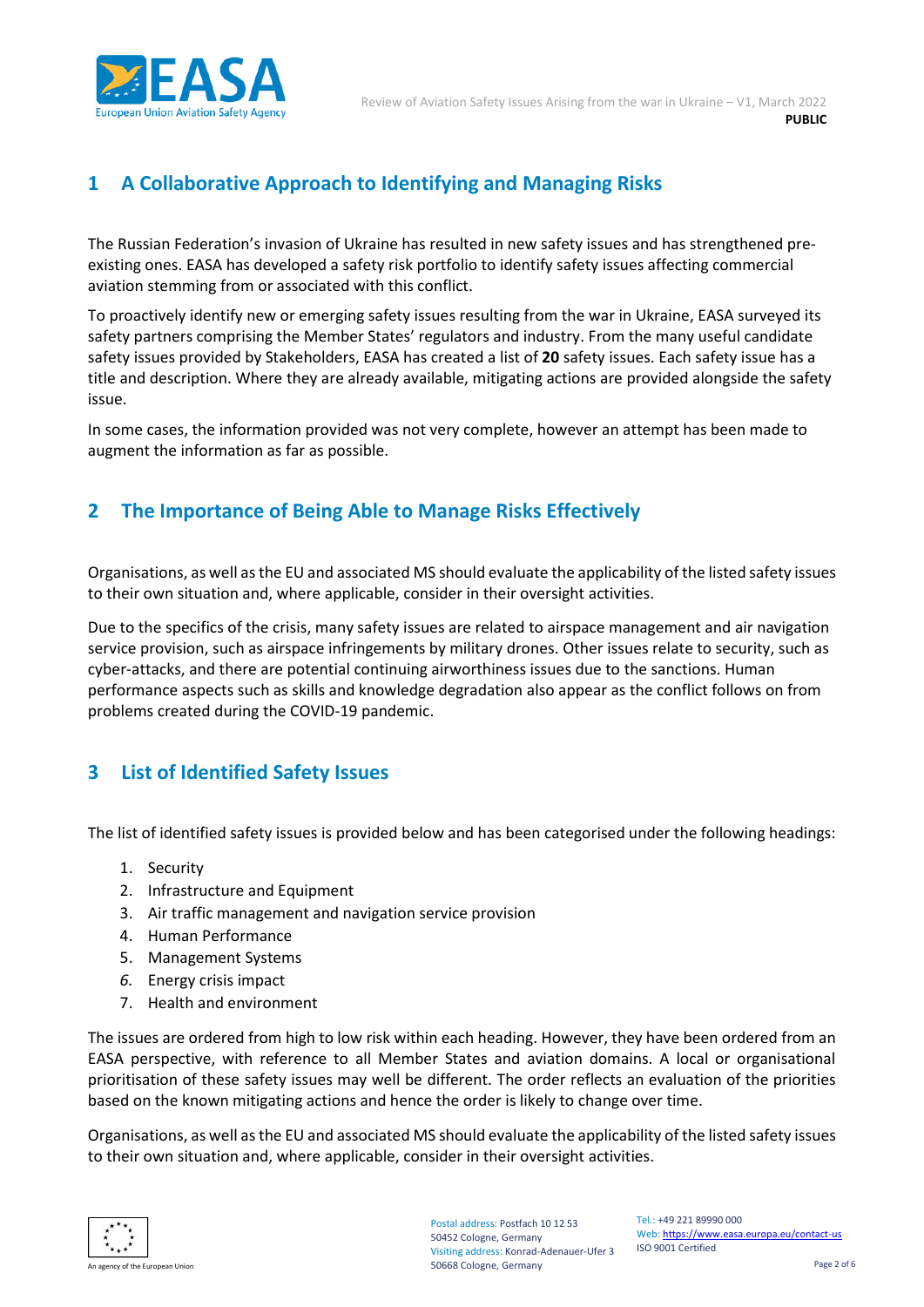

# **4 Security**

## **4.1 Cyber attacks**

An increase in cyber-attacks associated with the conflict.

## **4.2 Separation with unidentified aircraft**

Between Finnish and Estonian territorial waters there is a narrow corridor of neutral waters providing Russia with access to the Baltic Sea and Kaliningrad. Unidentified aircraft using these routes can conflict with other traffic, rendering it important that they are using their transponders, have filed flight plans, and communicate with air traffic control (ATC). Such flights over neutral waters have increased significantly, increasing ATC workload, and imposing an effect on the flight profiles of civilian aircraft.

# **4.3 Errors of civil aircraft identification by ground military forces and airborne assets outside the conflict zone**

As shown by previous wars, misidentification is easy in confused arenas of warfare. The development of this risk is common to all combatants. If we add in the likelihood of jamming of electronic aids that may be involved with navigation and / or a/c identification tools, then it is easy to see the potential for innocent aircraft being subject to missiles or radar laid weapons.

## **4.4 GPS signal manipulation leading to navigation or surveillance degradation**

Due to military use of electronic warfare systems, the GPS signal may be disturbed in countries adjacent to the conflict zones and affect the operation of aircraft en-route, during approach and departure and/or while operating at airports. The GPS interference may be only temporary, and pilots should be aware of this risk and the contingency procedures for loss of GNSS should be included in flight planning.

Mitigation[: EASA SIB 2022-02 "Global Navigation Satellite System Outage Leading to Navigation /](https://ad.easa.europa.eu/ad/2022-02)  [Surveillance Degradation"](https://ad.easa.europa.eu/ad/2022-02)

## **5 Infrastructure and Equipment**

#### **5.1 Continuing airworthiness related issues due to sanctions**

Due to the sanctions, aircraft manufacturers are unable to support their fleets in Russia, which will have an impact on the safety standards of the affected aircraft. That includes maintenance support, customer service, technical assistance, and parts. Type Certificate Holders will not receive information from Russian operators regarding failures, malfunctions, defects, or other occurrences, which cause or might cause adverse effects on the continuing airworthiness of the product.

#### **5.2 Transition of a civilian airport to mixed civil-military operations**

In the event of an increase in the number of military operations using civilian airports, there may be increased risks stemming from mixed civil-military operations, especially during the transition period.



Postal address: Postfach 10 12 53 50452 Cologne, Germany Visiting address: Konrad-Adenauer-Ufer 3 50668 Cologne, Germany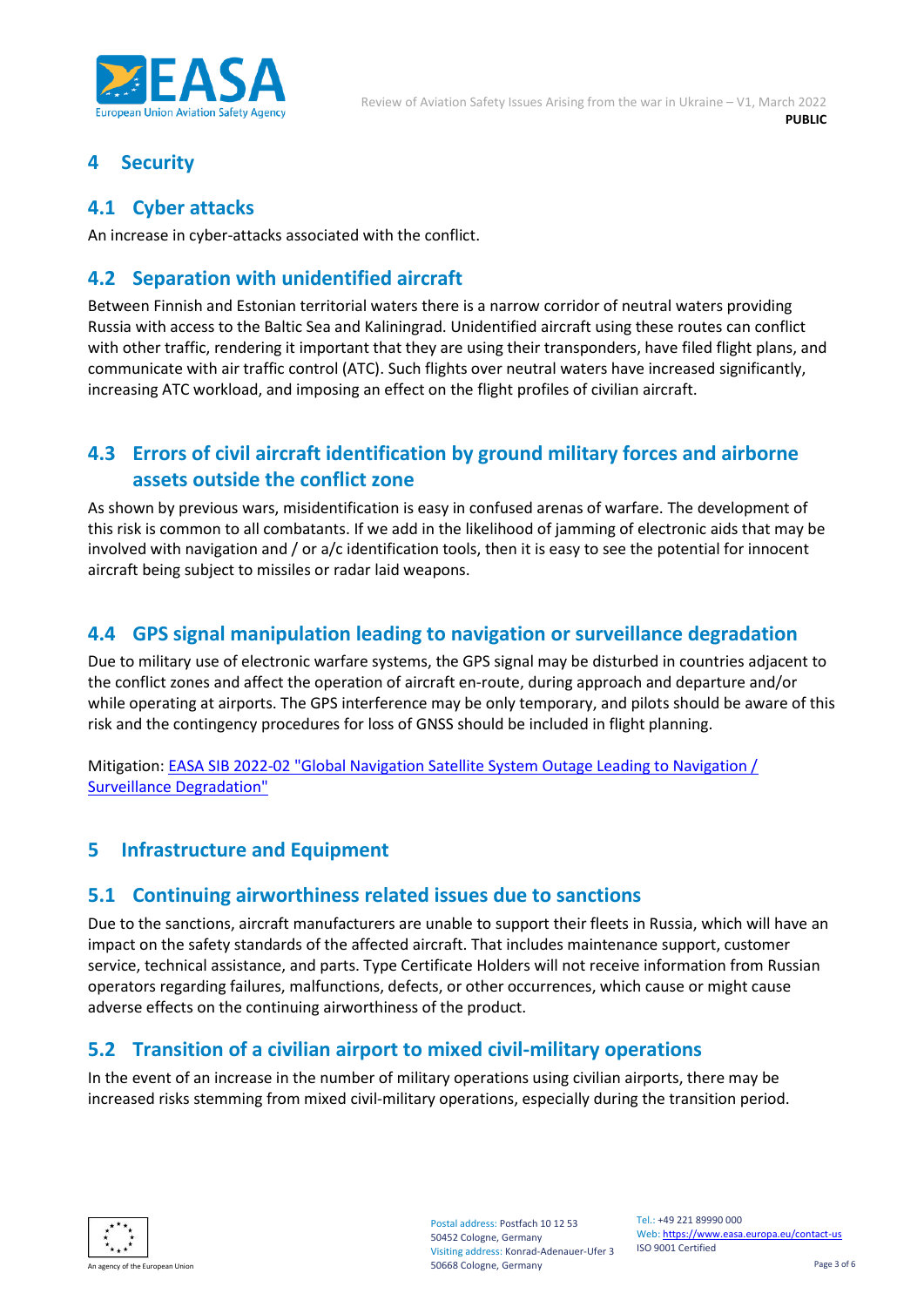

## **5.3 Leased aircraft captured by the Russian Federation**

The new law of the Russian Federation that provides for the transfer of leased aircraft onto their register will allow these aircraft to continue operating. However, the sanctions imply that there is no access to/ supply of spare parts for aircraft maintenance. This may lead to parts being cannibalised, a non-compliance with airworthiness directives, and a non-traceable aircraft maintenance history. This may result in operation of unairworthy aircraft.

# **5.4 Spare parts shortages (other than aircraft)**

The current crisis may lead to an increase in prices and/ or shortages of spare parts and other electronic equipment for the European aviation industry. This is especially valid if components are manufactured in countries directly affected by the crisis or geopolitically aligned with Russia.

## **6 Air traffic management and navigation service provision**

## **6.1 Increased risk of airspace infringements by military drones or aircraft spilling over from conflict zones**

Military drones and aircraft operating in the conflict zone may inadvertently infringe adjacent civil airspace, leading to losses of separation and a general disruption to operations.

#### **6.2 Non-standard operational air traffic routings, reservation of military areas outside the conflict zone**

Ad hoc requests to establish Temporary Segregated Areas (transit corridors) and the reservation of military areas outside of the normal operational hours published in the AIP may lead to additional workload as the requests must be coordinated with all parties involved.

## **6.3 Unplanned/unexpected military flights, more due regard flights**

The regional response to the war in Ukraine may result in all EASA MS experiencing an increase in unexpected military exercises, and unexpected 'due regard' flights (movement of military aircraft from one air base to another). This could increase risks to commercial operations in certain areas. Unusual traffic types such as formation flights, aircraft refuelling, and others may increase in certain areas. Overall, this will increase sector workload.

## **6.4 Non-standard military activities like drones patrolling or surveillance conducted bordering the conflict zone**

Non-standard military activities, such as an increased activity of unmanned aircraft patrolling or conducting surveillance bordering the conflict zone, can lead to an increase in ATCO coordination/communication workload. The extra work will affect capacity and increase the risk of airborne collision between civil traffic and unmanned aircraft.

## **6.5 Civilian traffic unknowingly entering prohibited/restricted airspace**

Civilian traffic may unknowingly infringe prohibited/restricted airspace along the Ukrainian border that has been allocated for military operations. Such an infringement may be explained by Air Traffic Control (ATC) having had no up-to-date information on military actions/areas resulting in clearing a civilian flight unintentionally into a military area.



ISO 9001 Certified Visiting address: Konrad-Adenauer-Ufer 3 Postal address: Postfach 10 12 53 50452 Cologne, Germany 50668 Cologne, Germany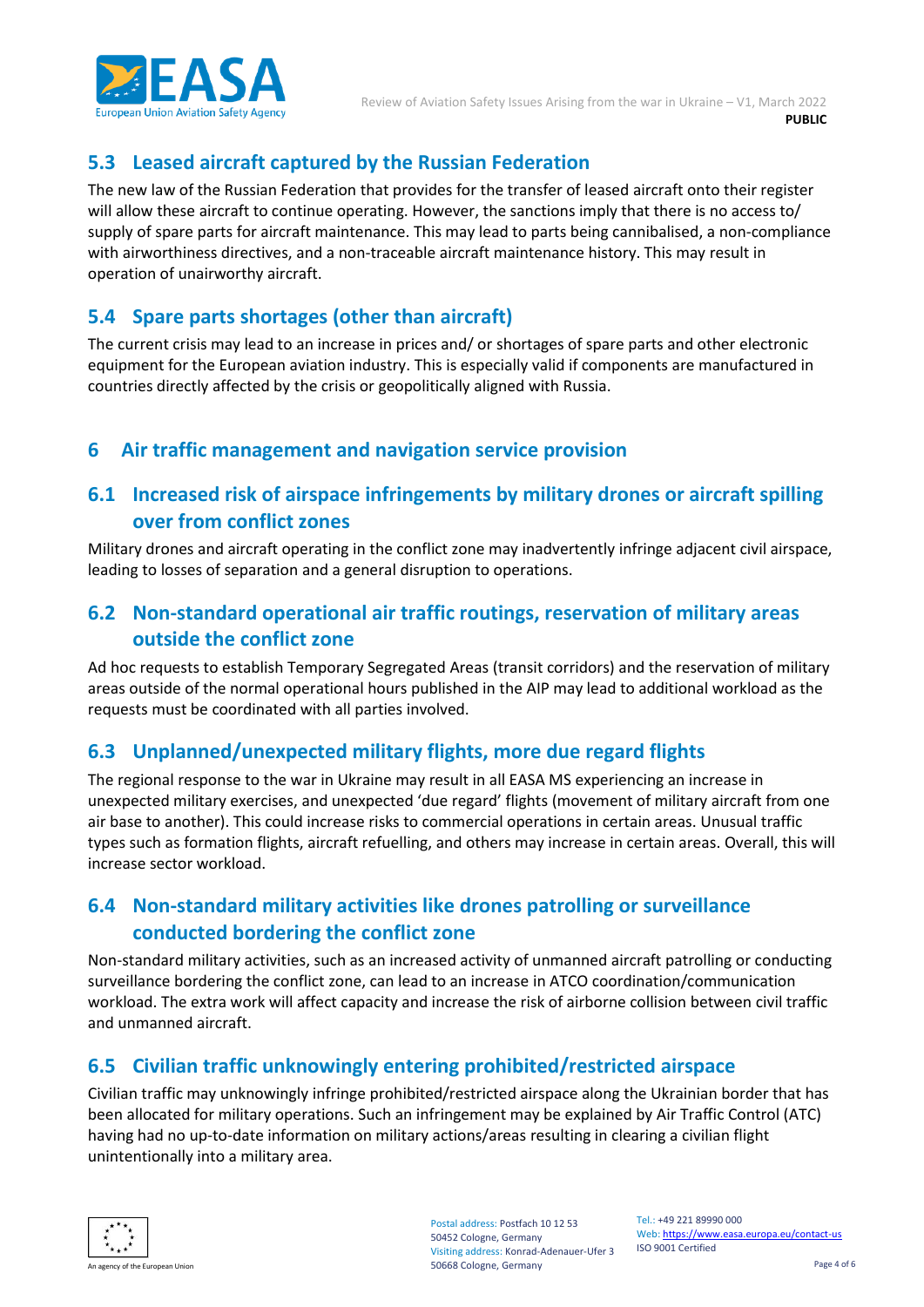

# **6.6 Flight route congestion (hotspots)**

The reduction of available airspace (due to military activity) creates a corresponding increase in traffic in the remaining available airspace. This may lead to congestion or high levels of traffic on certain routes, with consequences such as: Increased ATCO/crew workload; more frequent turbulence and wake turbulence; an increased risk of injury to passengers and crew during avoiding manoeuvres, phraseology issues and an increased risk of loss of separation.

#### **7 Human Performance**

#### **7.1 Skills and knowledge degradation due to lack of recent practice**

The downturn in traffic due to the COVID-19 pandemic has been prolonged by the war in Ukraine. The continuing downturn of demand can be explained in part increased prices for flights (increased fuel prices in combination with longer routes causing the overall cost of flights to rise). The documented COVID-19 effect of being away from the operational environment for long periods of time causes skills and knowledge to degrade, especially so for more complex tasks. This also means that personnel returning from furlough into a more complex operating environment will need additional training and support.

Guidance on how to address this issue is available here: <https://www.easa.europa.eu/community/topics/skills-and-knowledge-degradation>

## **7.2 Crew fatigue caused by longer routes due to the need to avoid Russian airspace and conflict zones**

The longer routes caused by the need to avoid Russian airspace and the conflict zone may lead to crew fatigue, for both pilots and cabin crew. Fatigue risks associated with extended duty times should be identified and addressed via organisations' management systems, including FRMS where applicable.

## **8 Management Systems**

#### **8.1 Intermediate destination stops increasing exposure to risk**

Intermediate destination stops increase exposure to risk due to a possible unfamiliarity with the approach to some airports and other procedures at those aerodromes. Take-off and landing are critical phases of flight, therefore additional take offs and landings add to existing flight-safety risks.

#### **8.2 Less commonly known diversions**

The need to use new routes (or to reinstate routes not used for some decades) will mean that the diversions and alternates are less well known to crews.

## **9 Energy crisis impact**

## **9.1 A long-lasting crisis may lead to further financial strain on organizations after the COVID-19 pandemic situation**

Should the crisis lass a long time, this could create further and increased financial strain on organisations, particularly due to reduced demand, distorted traffic flows or new investments on security measures.